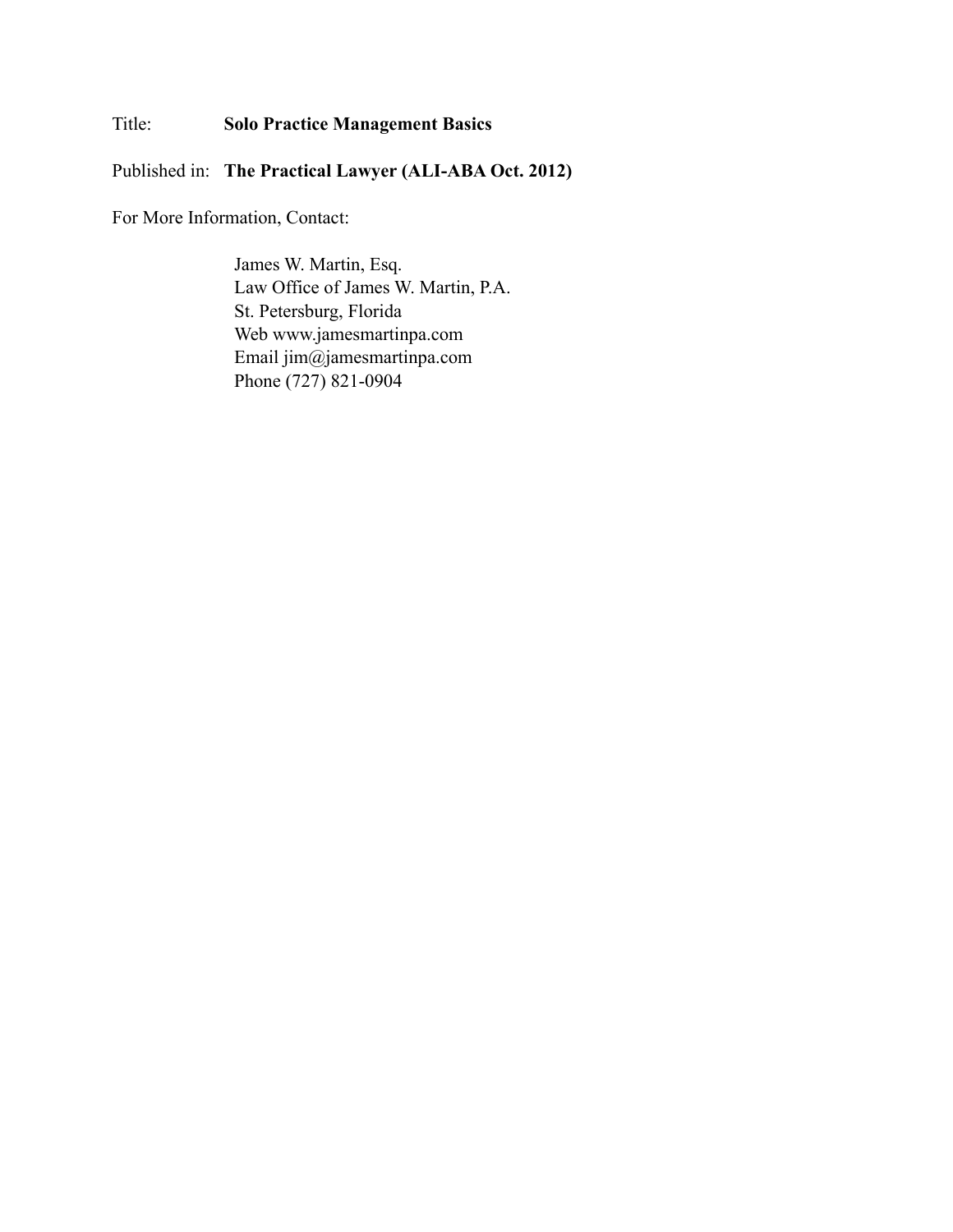# **Solo Practice Management Basics**



#### **James W. Martin**

provides legal advice on a full range of legal matters involving Florida law. He is rated AV by Martindale-Hubbell and is listed in Who's Who. His undergraduate experience at Georgia Tech and Stetson University concentrated on science, mathematics, and computer technology. His Stetson College of Law education prepared him for work as a lawyer handling the broad range of legal problems confronting individuals and businesses involving Florida law. His work as a Florida lawyer has taken him into many fields of law: probate estates, wills, trusts, business, corporations, nonprofits, employment, real estate, construction, contracts, and litigation. He has written seven volumes of legal forms books for West Publishing and numerous articles for ALI CLE and The Florida Bar, and he teaches legal drafting and law practice management at Stetson University College of Law as an adjunct law professor. Jim Martin also writes the blogs Jim Martin (a Florida lawyer's view of the law), One Lawyer Online (a collection of law practice management ideas), and ePlead® (an online interactive database for legal information). The author presented an earlier version of this outline at the Stetson University College of Law Solo Practice Institute in 2012. He can be reached at [jim@jamesmartinpa.com.](mailto:jim@jamesmartinpa.com)

**James W. Martin**

Think big before you think small.

**GOING SOLO** is a big decision. But before you start trying to plan the smallest details it makes sense to think about the big picture. The aim of the following outline is to help direct that process.

### **1. You must make three decisions before you open your practice.**

**a. Will you have staff ?** Solo is simple. One single-line phone, one computer, one calendar, one address book, one office, one chair, one desk, one filing system, one license for Microsoft Office, one email, one username, one password: one, one, one, one! As soon as you add staff, even just one person, even just a part-time person, you complicate it. Now you need two phone lines, two computers, shared calendar, shared address book, two offices, two chairs, two desks, shared filing system, two licenses for Microsoft Office, two email addresses, two user names, two passwords: two, two, two, two! Every purchase, every system, everything in your one-lawyer office is affected by this decision. Will you be the only person in your office or do you need to plan for more?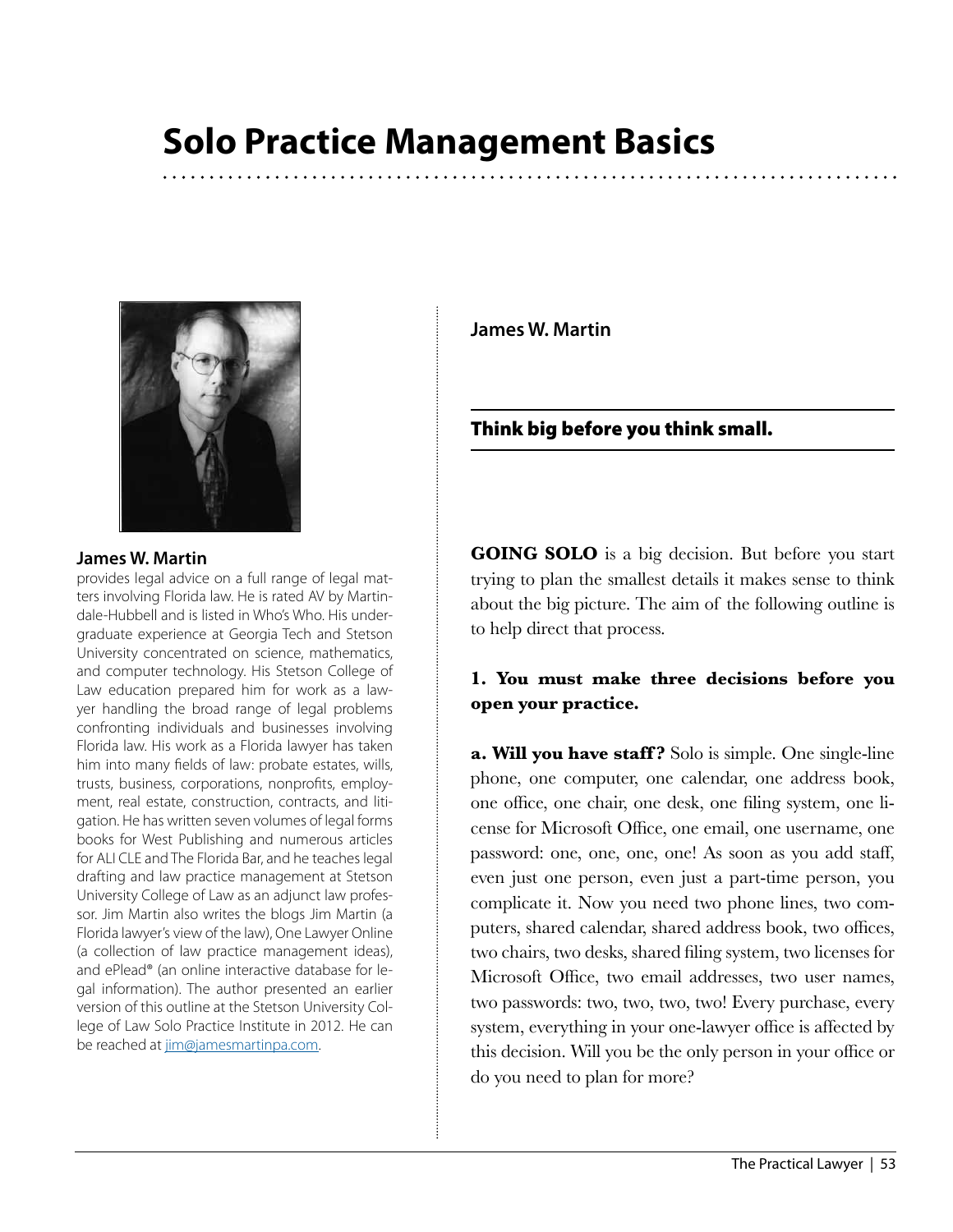**b. Will you have office space?** Working in the same place you eat and sleep is simple, but it might not work. Dogs bark, children cry, lawn mowers run. The sounds of residential neighborhoods distinctly differ from downtown and commercial areas. Do you care? Do your clients care? Does your family care? Does your employee care? Does the city zoning official care? As soon as you have office space outside your home, you trigger a whole slew of stuff to do, each with its own set of expenses.

**c. Will you have paper?** It's a choice. We receive more communication by email than by U.S. Mail now. The only question is whether to print it. We receive most documents as email attachments now. The only question is whether to print them. We still have a need to document what we receive, send, advise, and do. The only question is whether to print it on paper. If you do, what will you print, how will you print it, where will you keep it, how will you keep it confidential, how will you keep it safe? If you don't print it, the same questions apply to the electronic files.

What's interesting about these three questions is that no one asked them a decade ago because every lawyer needed staff, office space, and paper. But today we live in a world where technology allows lawyers to practice virtually independent of staff, office space, and paper...if that's what they choose to do. Today it can be done. It's your decision.

## **2. You must have reliable communications technology.**

**a. Telephone.** Cell phones are ubiquitous, but don't replace landlines. Cell connections fade, cut out, and garble. Get a landline that forwards to your cell when you need it. Package your landline with your Internet service to keep the cost down. For about \$100 a month, you can probably get a landline and fast Internet connection.

**b. Email.** Your email address should be [yourfirst](http://www.yourfirstname@yourlastname.com)[name@yourlastname.com](http://www.yourfirstname@yourlastname.com) and not [yourfirstand](yourfirstandlastname@gmail.com)[lastname@gmail.com](yourfirstandlastname@gmail.com). Your email should be the same as your domain name.

**c. Fax.** Yes, you still need a fax, but you don't need a fax machine. You can get an online fax number for about \$100 a year. You can even port your existing number to it.

## **3. You must have useful productivity technology.**

**a. Computer.** You already have a computer, but is it business-ready? No games or virus-attracting software allowed. Is it reliable? Do you have a backup computer to transition to seamlessly when it crashes? If not, it's time to decide: will you be a Mac or a PC? After 20 years of PC, I switched to Mac. There are pros and cons to both.

#### **b. Software. Here's the minimum:**

- Microsoft Office (Word, Excel, Powerpoint, Outlook) or Apple iWork (Pages, Numbers, Keynote, and Apple Mail);
- Adobe Acrobat;
- Time and billing (examples: Timeslips for PC, Billings for Mac, Clio for online);
- Financial (Quickbooks).

**c. Scanner.** Even if you decide not to be paperless, you need a scanner for mandatory efiling (it's coming, if not yet here). Key specs to consider:

- Scanning speed (25 pages per minute or more);
- Automatic document feeder (25 pages at least);
- USB or network connection;
- Scan to PDFs that are readable by court efiling systems (test it first; some don't work);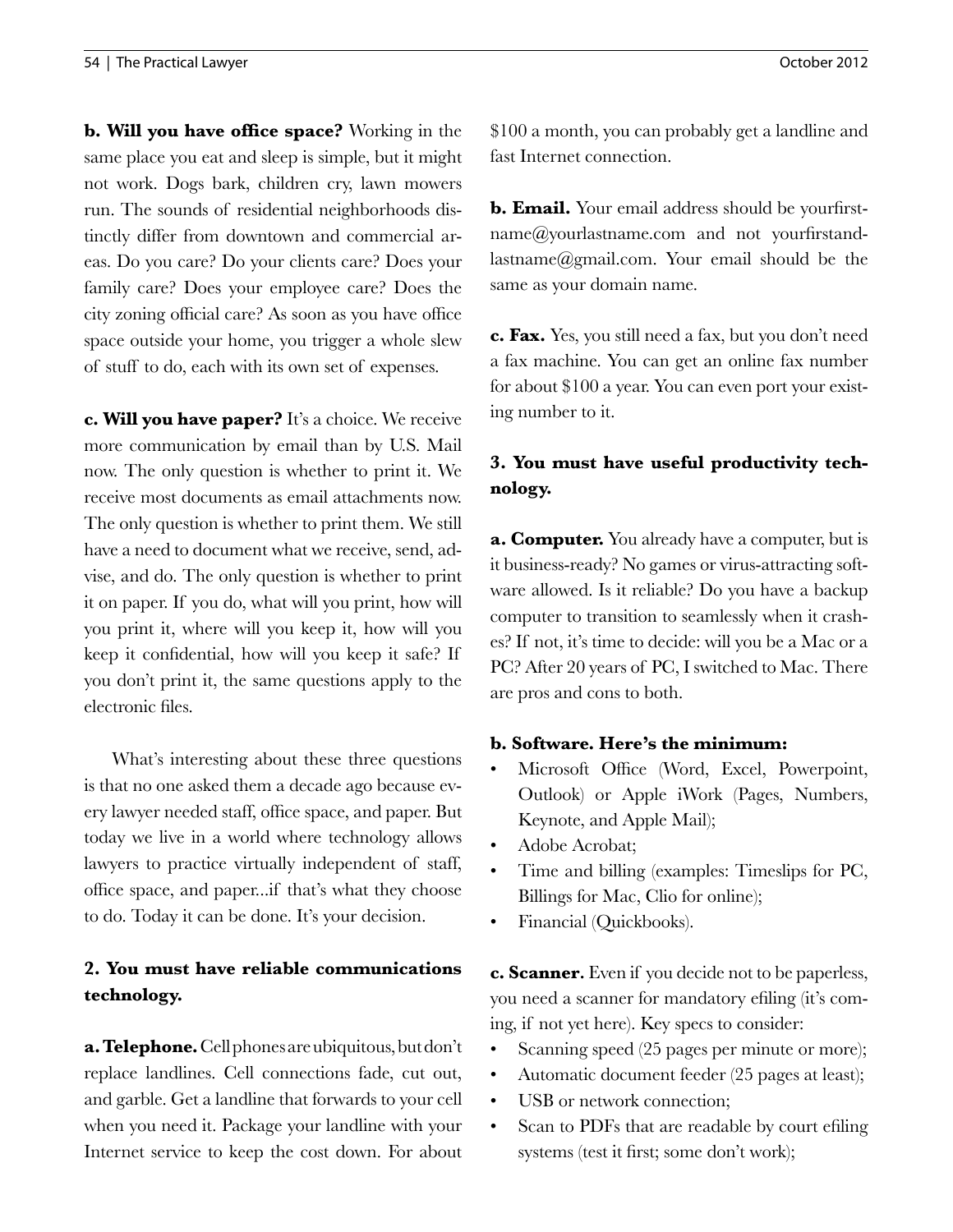- 300 dpi resolution for OCR (optical character recognition);
- Double-feed sensor;
- Two-sided scanning;
- Flat bed for scanning books, magazines, and bound papers.

**d. Printer**. Even if you're paperless, you need a printer because the rest of the world still uses paper. At least for some things. Get one that will print at least 20 pages per minute black and white and holds at least 250 sheets of paper.

**e. Shredder**. After you print and scan your paper, you need to shred it. There are two types: strip and confetti. Confetti shredders are more secure, but strip shredders are faster.

#### **4. You must have a credible presence online.**

**a. Website.** You surf the Web. Now it's time to be surfed. Make a list of your favorite websites. Note their colors, fonts, font sizes, layouts, etc. Note how you navigate them. Note their content and organization. Tell your website designer that's the way you want yours to look. Tell the designer you want to be able to change the content and upload new content without going back to the designer. Name your website [yourlastname.com.](yourlastname.com) Be sure every page has your full contact info so users can cut and paste it easily. Include a vcard to download to add you to their address books. Include a copyright notice. Post all your articles and publications. Include your resume and areas of practice. Make sure your content uses sentences with subjects, verbs and predicates, and proper punctuation. Make sure your content uses your practice's keywords. Write your content as if you were entering search terms in Google. Include links to other websites. Put your website address on your letterhead and business cards with your email address.

**b. Blog**. Don't stop with a website. Add a blog and link them to each other. Think of the website as being static, perhaps changing only when you add a new article or area of practice. The blog is dynamic, with new blog posts on a regular basis (at least monthly). Keep the blog friendly but professional. Don't let users comment without editing those comments (avoid spammers). And remember that the website and blogs are regulated by the bar, so study bar rules and comply.

## **5. You must have a working records and file management system.**

**a. Paper v. electronic.** If you have paper, you need filing cabinets to keep the file folders, and you need an index listing every file. Otherwise, how would you know when a file is missing? If you have electronic files, you need computer folders to keep the files as PDFs, and you need an index listing every file. It's the same thing. One is paper. One is electronic. The only difference is that paper burns and takes up space, and electronic files take up no space but can be accidentally deleted with the click of a mouse. Each requires its own systems for creation, maintenance, archiving, and deleting.

**b. File naming conventions.** You cannot name some files by client first name, some by last name, and some by number. You need a standard way of naming all of your files, whether paper or electronic. And you need a standard way of naming computer files. I organize every client's computer file with subfolders for docs, drafts, memos, letters, research, and pleadings. Every file in the letter subfolder is named "Letter [fm][to] cl 2012.04.13". Every draft is named "Contract d2 2012.04.13". But these are my conventions. Come up with your own that work for you. And use them consistently. Be organized.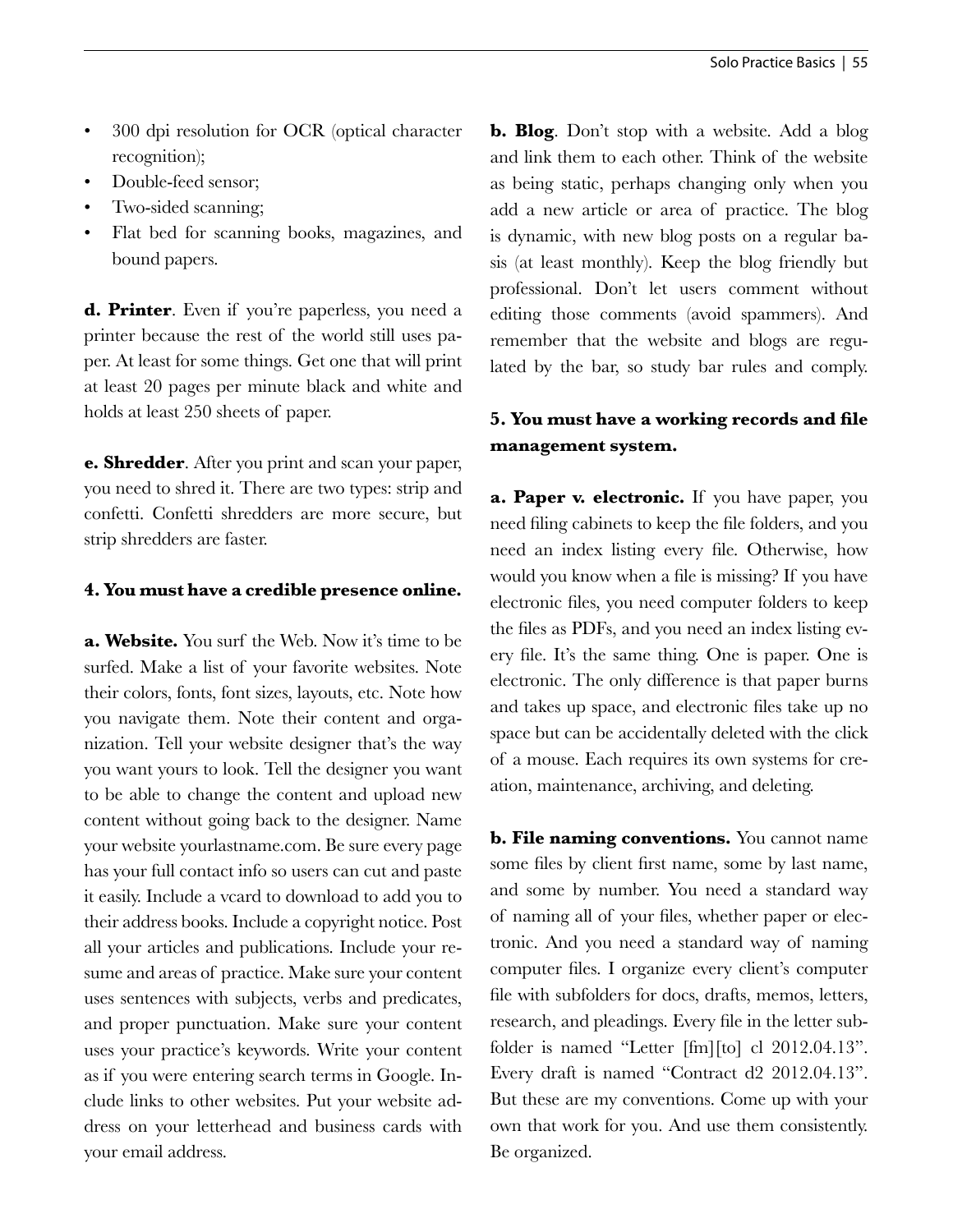**c. Archives and backups.** Nothing lasts forever. Cases end and their files get closed. Clients come and clients go. Paper files get yellowed, lost, and damaged. Electronic files get deleted. Hard drives fail. You need backups of both paper files and electronic files, and you need archives for both. You need to think about this and write a system for how it will work. You need to write out the procedures that your office will follow.

**d. Collaboration and sharing.** We don't practice in a vacuum. We have clients. We collaborate and share files and documents with them and with opposing parties and counsel. We do this with paper sent by U.S. Mail, courier, FedEx, UPS, and fax. We do this electronically by sending PDF and Word documents by email, FTP transfer, YouSendIt, and Dropbox. And maybe Google Docs.

**e. Security and policy.** You need to put all of the above in writing as your office file policy, and it needs to address security and confidentiality as well as preserving the attorney-client privilege and the work product doctrine.

## **6. You must have a working place to do your work.**

**a. Traditional office.** You get up, put on your coat and tie, load your client files and last night's work into your briefcase, and drive to work. You unload your briefcase, place your files on your desk, and get back to work dictating the day's work to your secretary, who types it up and mails it out. If this is what you do, then the traditional office is your place to work. You need a parking place, a reception area, a conference room, an office with a desk, a chair, a pad and pen, and your diploma on the wall. And a photo of your family on your desk. (As I recall, it's Foonberg Rule Number One that the photo faces you.)

**b. Business suite.** You get up, check your email, review your to-do list and reminders, plan your day, take the dog for a walk, take the kids to school, put in a few hours of billable work, get some lunch, drive to work, check the mail, meet a client, print some documents, drop them in the mail, drive home, put in a few more hours of billable work, email it out, walk the dog, eat dinner, put in a few more hours of billable work, read to the kids, ... You need a business suite that has a parking place, receptionist, conference rooms, your office with desk, chair, etc. Family photo optional.

**c. Virtual office.** See b above, but you drive to work only once a week. You need a virtual office at a business suite that provides conference rooms. In b and c you need a quiet place at home to do your work, call your clients and other lawyers, and maintain client confidentiality.

#### **7. You must insure against your risks.**

Think of something that can go wrong. There's insurance for that. Find an insurance agent. Describe the risk. Ask for premium quotes for the various risks and coverage amounts and deductibles. Don't forget to read the policies.

**a. Professional, commercial general, auto,**  and umbrella liability. Professional liability policies defend and pay claims of malpractice. They are "claims-made" policies, so claims must be reported in the policy year when you first learn of the claim. Commercial general (public liability) and auto insurance are "occurrence" policies that cover accidents that occur during the policy year, so keep your policies for many years in case you have claims arise later. An umbrella liability policy provides higher limits of coverage over a base of underlying liability policies so that you can increase your coverage to \$1 million or more but does not usually apply